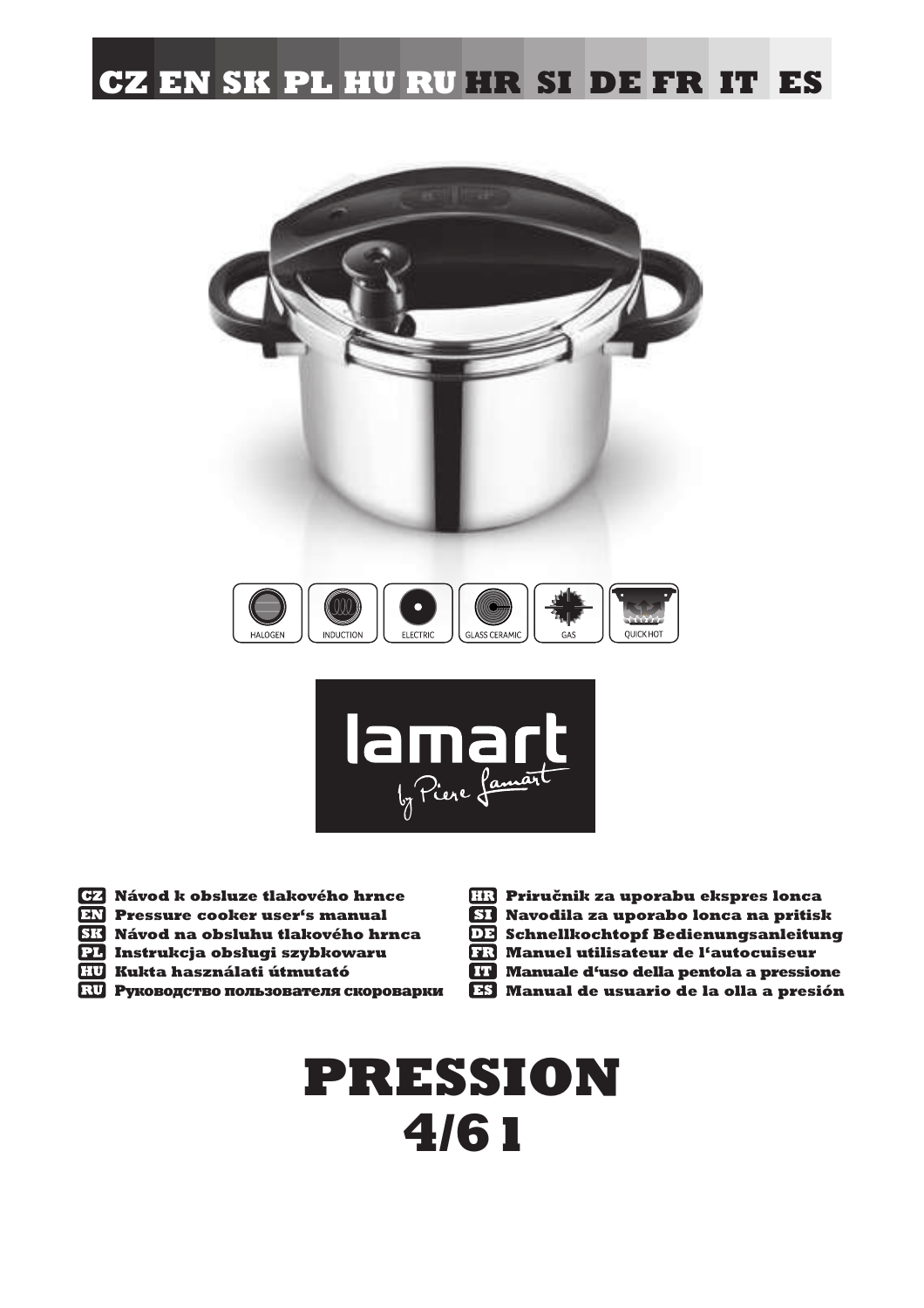

# **Parts list of the pressure cooker (see picture):**

- 1) Work (pressure) valve
- 2) Safety (overpressure relief) valve
- 3) Button opening system locked/unlocked
- 4) Safety viewing window
- 5) Jaw type lid lock with gasket seal
- 6) Pressure cooker pot
- 7) Sandwich bottom
- 8) Massive handles

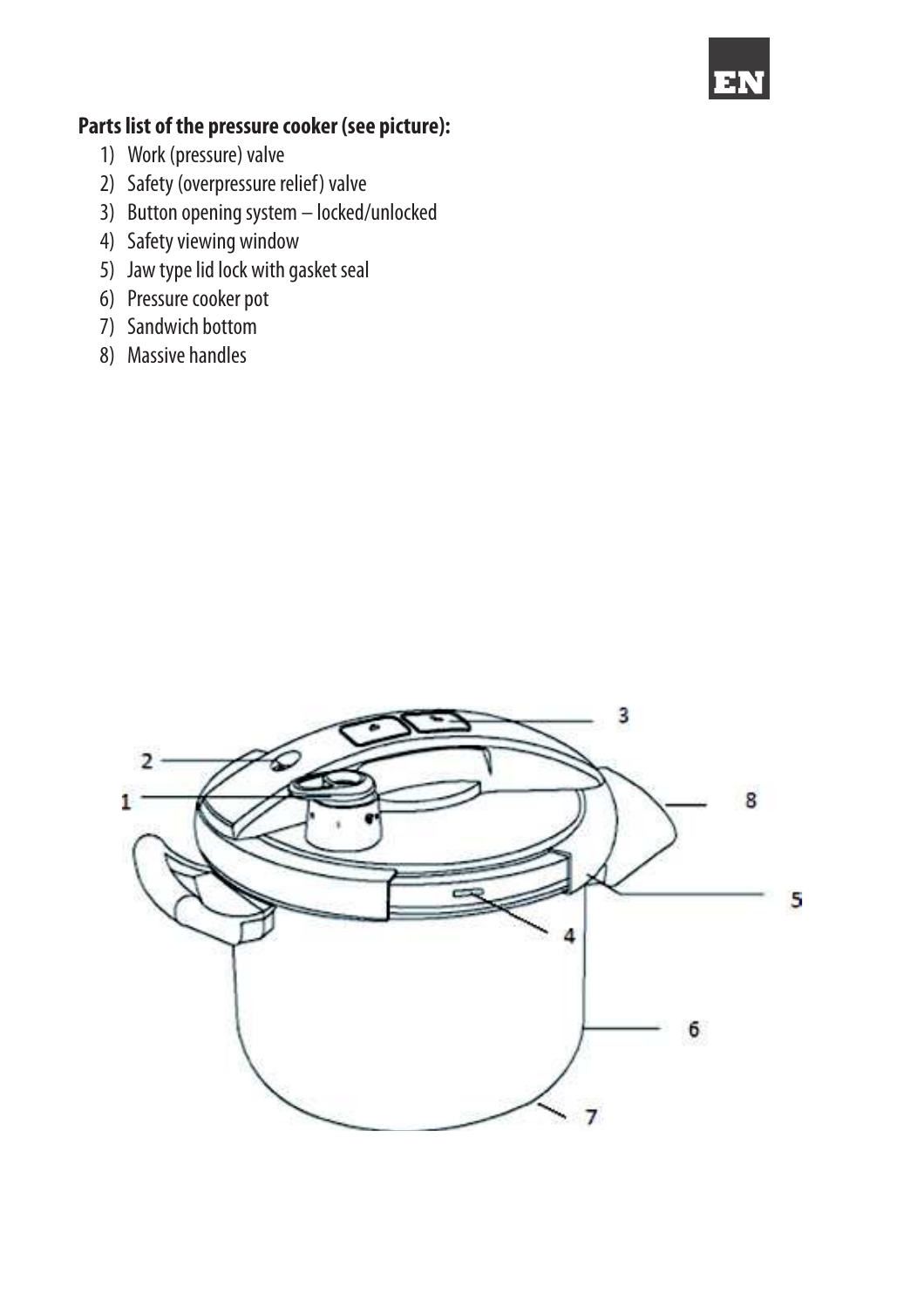

**Congratulations on purchasing** the **LAMART** brand **PRESSION** pressure cooker by Piere Lamart - manufactured from first-class 18/10 stainless and very durable plastic. Before first use, carefully read these instructions including notes and store them for future use! High standard materials were used in order to ensure the safety and long lifetime of this pressure cooker. We hope that it will be a pleasure to use.

# IDENTIFICATION

**Manufacturer:** Zhejiang Yongda Stainless Steal Manufacture Co.,Ltd **Type/Volume:** DS22D type 4/6L **Working pressure I (bar):** 70 Kpa **Working pressure II (bar):** 100 Kpa **Maximum permitted pressure (bar):** 140–180 Kpa

# DESCRIPTION:

The PRESSION pressure cooker is manufactured from first-class 18/10 stainless steel - it provides an easy and hygienic way to prepare meals. The pressure cooker is equipped with massive side and lid handles made from durable plastic that does not burn. The pressure cooker is equipped with a safety and work valve, which ensure maximum safety when using the product under pressure. The sandwich bottom of the pot has outstanding heat-accumulation properties so only a minimal amount of power is needed from the stove, thus providing energy savings. The pressure cooker is suitable for all types of stoves: gas, halogen, electric, glass ceramic and induction hotplates.

# IMPORTANT SAFETY INSTRUCTIONS

- 1. Please read the manual carefully before first use
- 2. Persons that have not been informed about the methods of using the pressure cooker should not handle it
- 3. Never leave the pressure cooker without supervision during the cooking phase while it is under pressure
- 4. Be especially careful if you will be using the pressure cooker near children. It is forbidden for children to handle the pressure cooker
- 5. Only use the pressure cooker for the purpose of fast cooking for which it was designed. When cooking, handle the pressure cooker with care – do not touch the hot parts of the cooker
- 6. Before every use, check the condition and working order of the safety valve, the control valve and the gasket ring
- 7. Because pressure accumulates inside the cooker during the cooking process, it is necessary to firmly close the lid before every use. Carefully read the operating and safety instructions in the user's manual. If this is not done - improper use may lead to injuries to people or damage to the cooker.
- 8. This pressure cooker is not equipped with a pressure gauge. Look for steam escaping from the control valve this indicates a sufficient pressure inside the cooker. You must allow the pressure cooker to cool down before opening it. The accumulated pressure must be released, otherwise it will not be possible to open the pressure cooker.
- 9. Never exceed the prescribed minimum capacity of the cooker  $(=$  liquid  $+$  cooked food).
- 10. Never exceed the prescribed maximum capacity of the cooker  $(=$  liquid  $+$  cooked food). Always fill the pressure cooker to 2/3 of the volume of the pot when cooking food, which increases its volume such as legumes, rice, pasta (when cooking pasta, prior to opening, shake the cooker to prevent food from being ejected), vegetables, etc. Never cook without using water.
- 11. Do not cook food wrapped in paper, fabric or plastic packaging materials inside the pressure cooker. When cooking foods that have increased their volume, e.g. meat with skin, beef tongue, etc., be very careful not to pierce the outer layer – risk of scalding.
- 12. Only use the pressure cooker on sources of heat described in the user's manual.
- 13. Only use this pressure cooker for the purpose of fast cooking for which it was designed. It can also be used like a normal pot without the lid. Never use it in a normal oven or in a microwave oven.
- 14. The cooker must never be used under pressure for baking or frying on oil.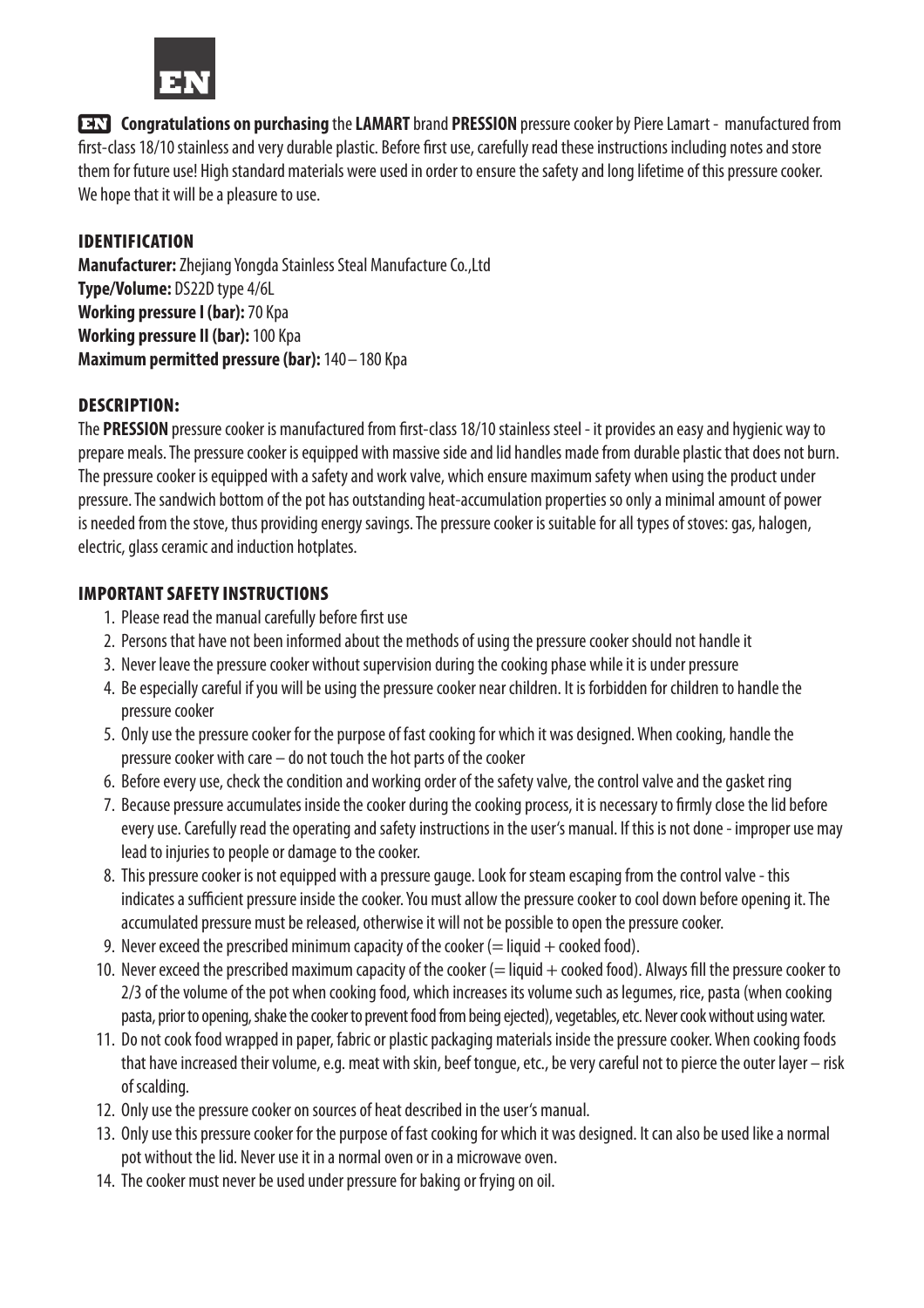

- 15. Never use the pressure cooker inside an oven as this could damage it.
- 16. Follow additional notes regarding the cooking of special foods.
- 17. Always hold the pressure cooker by its handles.
- 18. If the pressure cooker is still hot, you can handle it only with increased care and hold it only by the handle on the pot and not by the handle on the lid. To protect your fingers, also use a wiping cloth.
- 19. Never attempt to open the pressure cooker using force. Check that the pressure has fallen before opening the pressure cooker.
- 20. When releasing the steam, keep your hands, head and body outside the range of the steam.
- 21. The lid of the pressure cooker is not to be washed in a dishwasher.
- 22. Always use ORIGINAL spare parts. You should use only original accessories and spare parts or lids and pots because they have been designed specifically for these pressure cookers.
- 23. If repairs are necessary, please contact our customer service.
- 24. Stains on the bottom of the pressure cooker can easily be removed using a lemon or vinegar.
- 25. Under no condition should you use coarse cleaning agents or steel wool for cleaning.
- 26. Store these instructions in a safe place.
- 27. Do not modify the safety mechanism in any way, otherwise there is a risk of scalding. When releasing the steam, keep your hands, head and body outside the range of the steam.
- 28. A pressure cooker or accessories that are in any way damaged or deformed should not be used under any circumstances.
- 29. Take care not to come into contact with hot steam.

### OPERATING MANUAL:

Before first use: Remove all protective elements from the pressure cooker and tear off and clean away all stickers. Wash all parts using warm water and a sufficient amount of detergent and dry thoroughly.

Before every use: always check all the safety elements: work and safety valves – check the working order by pushing them down. The valve should always return to its original position.

# **Operating instructions:**

#### **1) Opening**

Use one finger to press the button marked  $\Box$ . The jaws will snap open and a control mark will appear at the bottom and the released lid can be removed by lifting it up.

# **2) Closing**

Place the lid on to the pot. Make sure that the jaws are open (the control marks are visible). Then use one finger to press the button marked  $\Box$ , the control marks will disappear and the jaws will snap to clamp the side of the pot.

#### **3) Inserting food**

Place the food that you wish to cook into the pot (ensure that the minimum amount of liquid is added). The minimum level of the liquid and food should be at least at 1/3 of the pressure cooker. Now add everything that you want to cook. If the food swells, increases in volume or foams, then only fill the pot to half, i.e. the liquid and food must not exceed 1/2 of the pressure cooker. You can fill the pot up to 2/3 of the total volume of the cooker (liquid and food) when cooking all other food.

# **4) Setting a level**

 $I =$  gentle cooking  $II =$ rapid cooking

| 8<br>-25 |
|----------|
|          |
|          |

 $\overline{\mathbb{R}}$ 

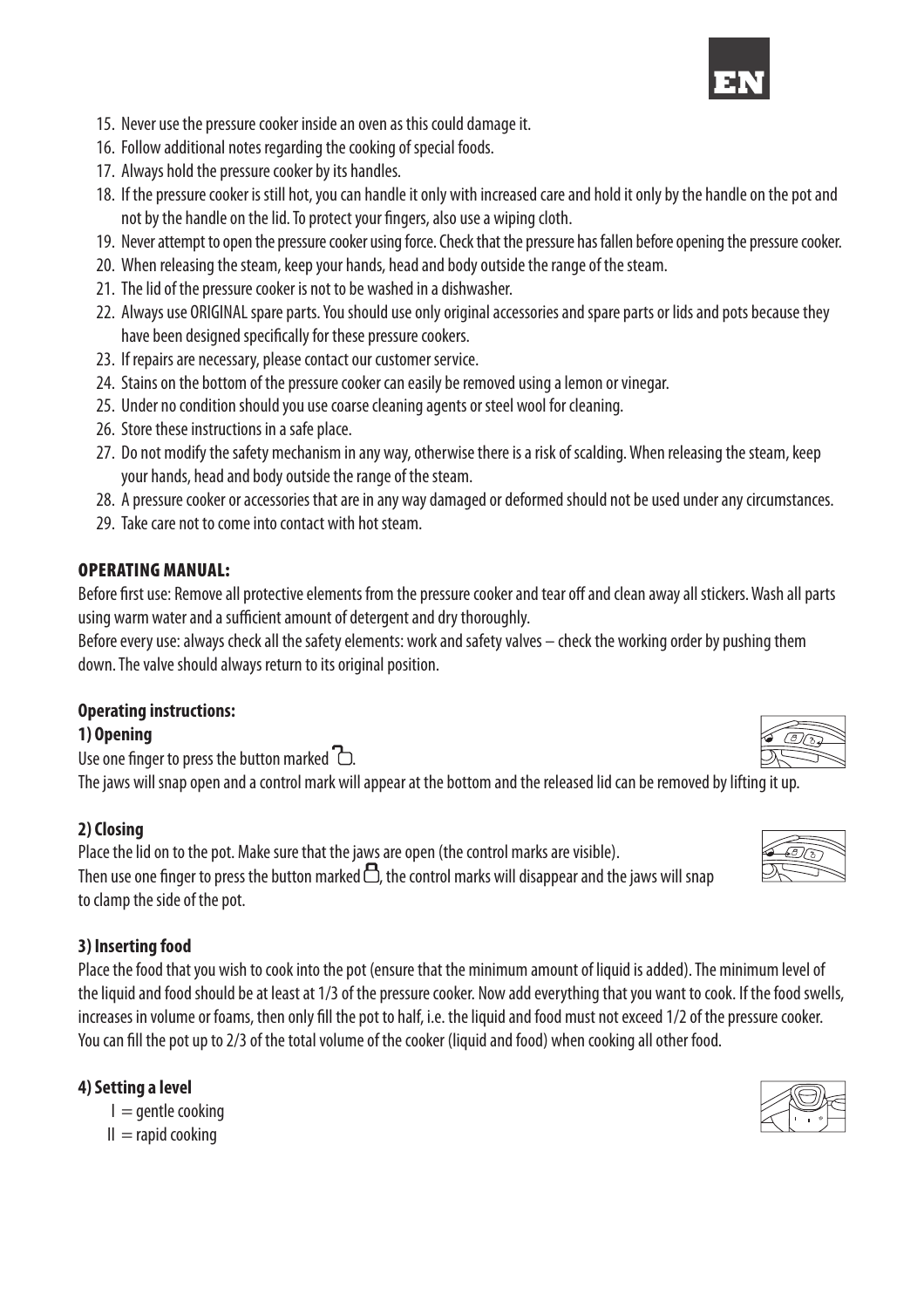

### **5) Preparing the stove**

Set the stove to the highest power level. Cooking in the pressure cooker starts with the placement of the pot on to the stove. As soon as steam begins to escape from the work valve, turn the stove to a lower level. After the necessary cooking time elapses, turn the stove off.

# **6) Cooking and releasing steam**

Slowly and carefully release the steam or wait until the pressure falls completely. Slowly turn the pressure valve from position II to position I for a few seconds and then to the pressure release position  $\widehat{\mathbb{CP}}$ . Never turn the work valve from position II to the pressure release position  $\widehat{\mathfrak{NP}}$ . If you are cooking at level I, you can turn it directly to the pressure release position  $\widehat{\mathbb{CP}}$ .

**WARNING:** escaping steam is extremely hot. Other methods for lowering pressure are described on the following pages.

# **7) Ending the cooking process**

Wait until all the steam escapes from the pressure cooker before opening it and then you can turn the pressure cooker off. You can open the lid and carefully remove the food.

**WARNING:** never open the lid using force, the lid may still be hot

### SAFETY SYSTEMS AND THE LID

This pressure cooker provides you with many advantages and safety elements:

The two-level pressure valve together with the instructions and the cooking time table can sometimes be used as a guide. That is why this pressure cooker has a two-level pressure value. The advantage of the following indicator is that it makes it possible, based on the size and amount of food that you wish to cook, to set the pressure in the pressure cooker individually using the valve. Refer to the time table at the end of this user's manual where you will find the basic settings. You will cook much healthier meals. Your food will be cooked very gently because you will cook it for a shorter time in steam without oxygen. Every mine saved represents more important vitamins, nutrients and minerals that are saved. The food you cook will taste better. Cooking without oxygen significantly helps in retaining flavour and the natural colour of your vegetables. You will cook faster and save time and energy. Using this pressure cooker will save you up to 70% of the time that you have spent cooking until now. Furthermore, you will save energy, up to 60% for dishes with a longer cooking times and 30–40% for dishes with shorter cooking times. Further safety elements are described below.

# **PRESSURE VALVE:**

for continuously variable cooking settings. The valve automatically maintains pressure and heat at the required setting:

Position I (gentle cooking) - 70 kPA - approximately 118 °C

Position II (rapid cooking) - 100 kPA - approximately 130 °C

The pressure valve can also be set to a pressure release position  $\widehat{\pi}$  and a position for cleaning the valve.

Safe pressure is in the range 1.4–1.8 bar (140-180 kPa) - the valve opens and pressure is released, the maximum permitted pressure for this pressure cooker is: 3 bar (300kPa).

#### **SAFETY VALVE:**

A RED pressure indicator can be seen while the pressure in the pressure cooker is rising; the pot is locked at this time (never attempt to open the lid by force).



If the pressure indicator is not visible, there is no more pressure in the pressure cooker. You can open it. If for whatever reason the control valve does not release pressure as it should, the valve will open in accordance with the prescribed values.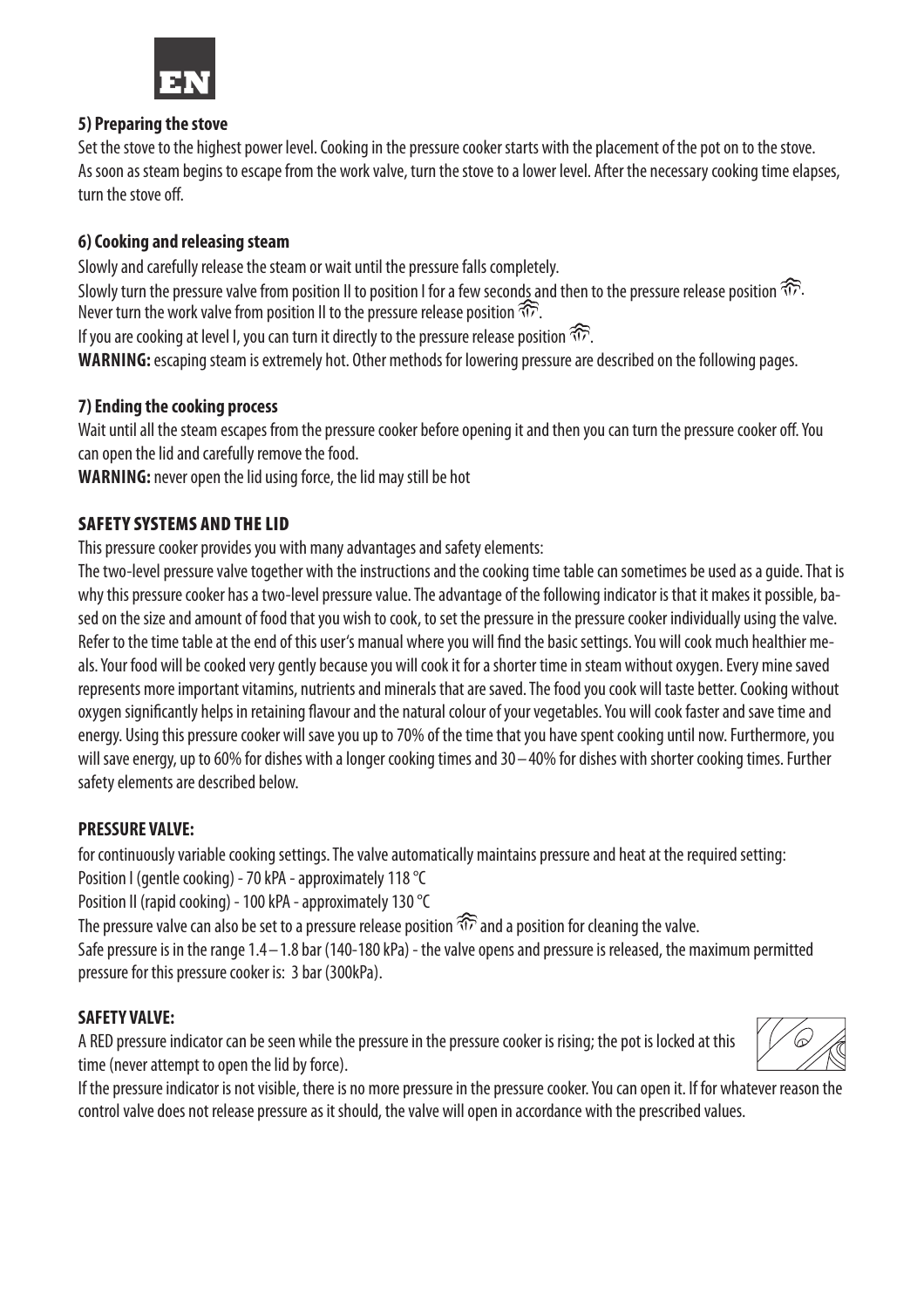#### **ONE-HAND OPENING / CLOSING SYSTEM:**

Open the lid by pressing the or button. Once you have pressed the buttons, you can remove the lid from the pot or return it on to the pot later if necessary. Warning! Release all steam before opening the pressure cooker - never attempt to open the pressure cooker by force!

### **SAFETY WINDOW**

An additional safety element is the safety viewing window in the lid. In the event of excessive pressure inside the pressure cooker, the gasket ring will deviate into this window and thereby steam can escape.

# **LID WITH A GASKET RING**

Gasket rings wear out and if necessary must be replaced with new ones. Important: Only use original gasket rings.

# POT

#### **POT:**

This pot - with its attractive and timeless appearance - is made from high quality 18/10 stainless steel, it is easy to maintain and can be washed in a dishwasher (WITHOUT THE LID). Without the lid, it can be used like a normal pot.

#### **SANDWICH BOTTOM OF THE POT:**

A super strong bottom suitable for all stove types. It is absolutely stable, guarantees the best thermal properties and saves energy.

#### DETAILED COOKING PROCESS **BEFORE STARTING TO COOK:**

Prior to every use, make sure that the safety locking system, pressure valve and the gasket ring are clean and in full working order. In particular, check that the safety valve on the underside of the lid can move. Using a sharp item, check that the pin freely moves (against the pressure of the spring). Fill the pot with a sufficient amount of liquid (water, bouillon or sauce) so that the necessary steam can be generated.

**WARNING:** Always use a sufficient amount of liquid. NEVER allow the pressure cooker to "dry cook". Now add everything that you want to cook. The liquid and food intended for cooking should reach at least 1/3 of the pressure cooker. No more than 1/2 with food that swells or foams. No more than 2/3 for all other food. Please, always keep an eye on the scale located on the inner side of the pressure cooker. Check that there is enough space between the food that is to be cooked and the lid with the safety valve.

#### **COOKING in a pressure cooker is so easy…**

- 1) Select the desired cooking level using the pressure valve: Set the pressure level  $-1$  = gentle cooking or  $II$  = rapid cooking
- 2) Set the stove to the highest power level.
- 3) Place the pressure cooker with the set pressure level on to a hotplate and turn it on to the highest level. The red pin of the safety valve will appear when the pressure increases. From this point on, you must not open the pressure cooker.
- 4) The time necessary to achieve the set pressure level depends on how full the pressure cooker is. This moment is when steam starts to continuously escape from the pressure valve. The actual cooking time starts precisely at this moment. At this moment you should switch the stove to the lowest level.
- 5) At the end of the cooking time, turn the stove off.
- 6) Slowly gradually release the steam or wait until the pressure falls completely. Slowly turn the pressure valve from position II to the pressure release position  $\widehat{\pi}$ . Do not turn it directly from position II to position  $\widehat{\pi}$ . First turn it from position II to position I and wait a few seconds and then continue to turn it from position I to position  $\widehat{\Phi}$ . If you are cooking at level I, you can turn it directly from position I to position  $\widehat{\text{TP}}$ .

**WARNING:** The escaping steam is very hot - protect yourself against burns and scalding of your face, body or hand.

 7) Wait until all the steam escapes from the pressure cooker before opening it, then you can open the pressure cooker. You can remove the lid.



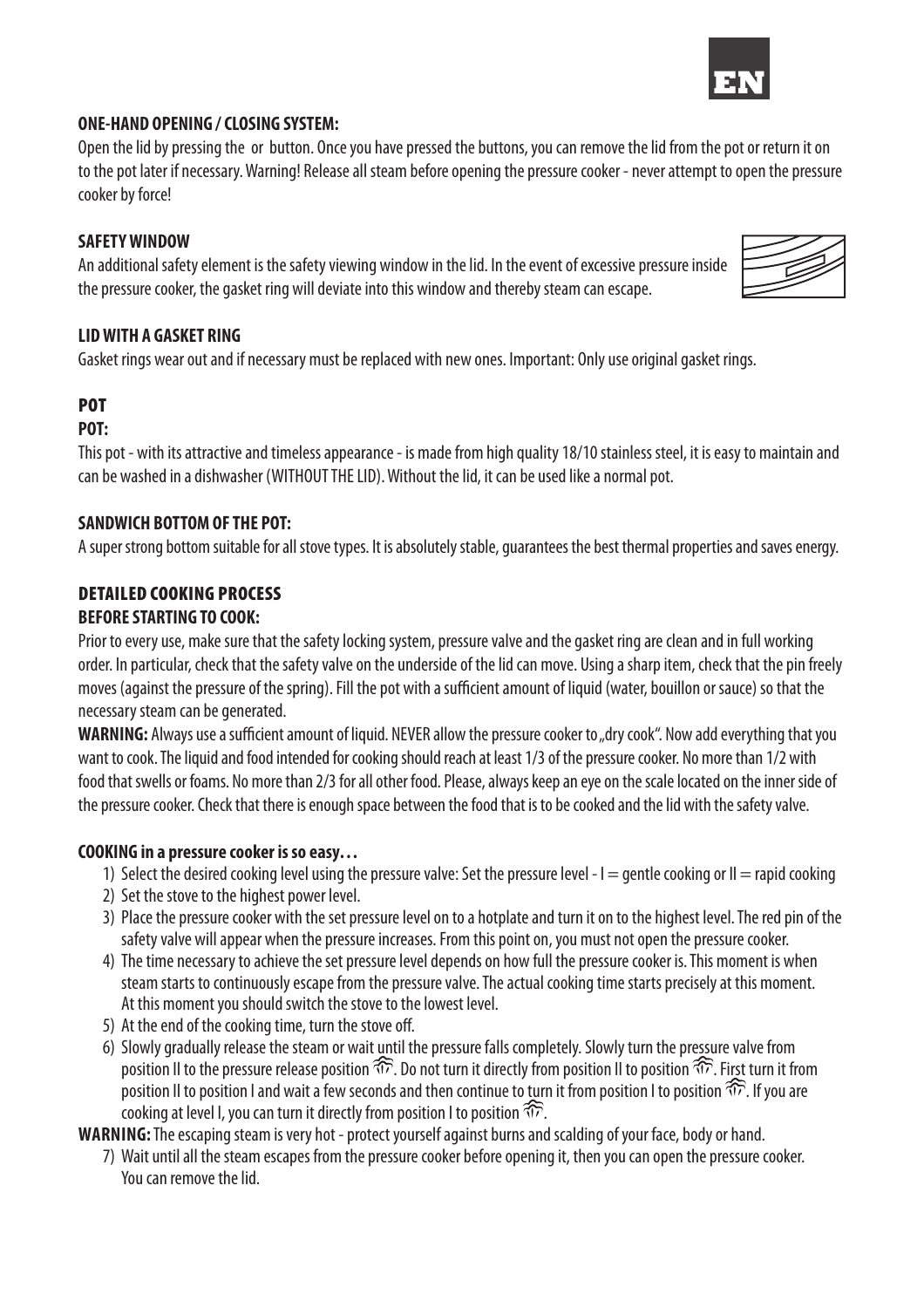

**WARNING:** Never open the lid by force. At the end of the cooking time, turn off the stove and allow the pressure in the pressure cooker to fall completely. Take the pressure cooker off the stove and place it on a suitable surface. You can release the pressure using the following 3 methods:

- 1) Allow the pressure cooker to cool down: Wait until the red pin on the safety valve disappears completely. This is the recommended method for mashed or foaming food.
- 2) Slowly switch the pressure valve from Position II to position . Do not switch the valve directly from position II to position . First switch it from position II to position I and wait a few seconds and then switch it from position I to position . If you are cooking at level I, you can turn it directly from position I to position  $\widehat{\mathbb{CP}}$ .

**WARNING:** Escaping steam is extremely hot.

3) Rapid pressure release: Hold the pressure cooker under cold running water and allow the water to slowly flow along the lid (not only over the plastic parts), until the red safety valve completely disappears from view. Do not place the pressure cooker into water. As soon as the red pin disappears completely, the pressure cooker is depressurised. Now set the pressu re valve to position. You can turn off the pressure cooker once all the steam has been released. You can open the lid.

**WARNING:** Never open the lid by force and never tamper with the safety system. The pressure cooker can only be opened when it is no longer pressurised.

### MAINTENANCE AND CLEANING

Clean out and wash the pressure cooker after every use using hot water and dishwashing detergent. Do not use any course, abrasive or caustic cleaners or agents containing chlorine.

The pot of the pressure cooker can be washed in a dishwasher – THE LID CANNOT.

# **CLEANING THE POT**

- 1) Always wash the cookware in hot water using detergent in order to remove all food residues. Rinse and dry the product. Then wipe with a drop of oil to maintain the quality surface. Use a paper towel to remove excess oil (treat your product in this way to keep it in perfect condition).
- 2) Ensure that the size of the hotplate on the stove corresponds to the size of your product and that it is not wider than the edge of the cookware. This will prevent the exterior surface from overheating. Take advantage of the cookware's thermal heat accumulation property, which helps retain heat in the pot longer and saves energy
- 3) Never leave the cookware on a hotplate without supervision. Allow the cookware to cool down before cleaning it.
- 4) To remove light stains after cooking (baked on stains), leave the cookware to soak in hot water with detergent and then wipe dry using a soft cloth. If the pot becomes stained inside, heat up some white vinegar and then wash as usual. These stains have no effect on the properties of the product.
- 5) We recommend that you do not use metal utensils on the stainless steel surface or cut food inside the pressure cooker.
- 6) Stainless steel cookware is very easy to maintain and clean; when cleaning by hand, use only soft wipes and sponges that will not scratch the surface. Do not use aggressive chemical products. It is possible to wash the cookware in a dishwasher ONLY THE POT, BUT NOT THE LID – however avoid hard water and excessively aggressive cleaning agents, which could cause the surface colour of the cookware to change. Nevertheless, these changes have no effect on the functionality or health properties of the cookware.
- 7) To ensure that the product serves you for a long time, treat the cookware with care and try not to scratch its surface.

# **GASKET RING**

Clean the gasket ring by rinsing it under hot running water and dry it. You should replace the gasket ring when it becomes hard (starts to turn brown).

#### **LID AND SAFETY VALVE**

It is necessary to rinse inside and out under running water in regular intervals based on cooking frequency.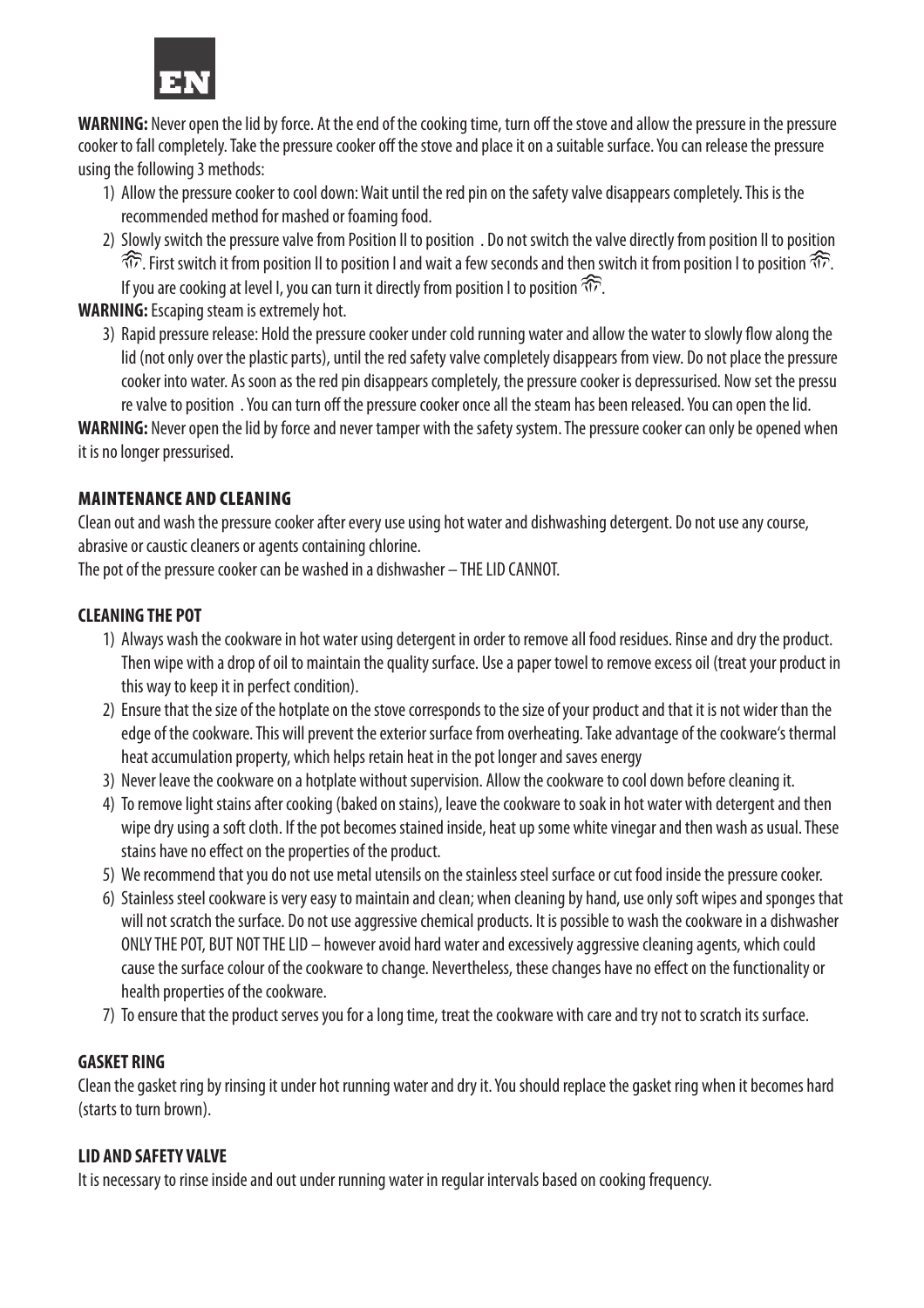

#### **PRESSURE VALVE**

Cleaning the pressure valve: separate the plastic top. Do this by pushing the valve down and turning it fully to the left. You can now lift and remove it upwards from its mount. Clean it under running water and put it back on.

Please make sure that when returning the valve that it falls back into the grooves and secure it in place by turning it.

### **HANDLES**

It is always sufficient to simply rinse with water. Regularly check the strength of the handles on the pressure cooker. If you notice that the handle is loose then tighten it using a screwdriver.

# **STORAGE**

After washing and drying the pressure cooker, you should store it in a clean, dry and protected place. Do not place the lid on the pot and do not close it, only place it on the pot upside down or loosely away from the pot.

# FREQUENTLY ASKED QUESTIONS

If it takes a long time to achieve a boil:

• The hotplate is not hot enough – turn it up to the maximum level

If the red pin of the safety valve does not come out - steam is escaping from the valve while cooking:

- During the first few mines this is quite normal (pressure is only starting to accumulate)
- If this condition continues, check the following:
	- a) is the hotplate hot enough? If not, turn up the power
	- b) is there enough liquid inside the pressure cooker? If not, add more according to the requirements
- c) is the pressure valve set to I or II? If not, make sure that it is
- d) is the pressure cooker closed properly? If not, make sure that it is
- e) is the gasket ring or edge of the pot damaged? Please check it

If while cooking the red pin of the safety valve comes out and no steam is escaping from the pressure valve:

- Hold the pressure cooker under cold running water to reduce the pressure
- Open the pressure cooker
- Clean out the pressure valve and the safety valve

If steam is escaping around the lid, check:

• Is the lid closed properly? If not, make sure that it is

Is the safety ring properly seated?

- Condition of the safety ring (replace it if necessary)
- Is the lid, the safety valve and pressure valve clean? If not, clean it.

 • Is the edge of the pot in order? Do not use the pressure cooker if it is damaged, please contact a service centre If the lid cannot be opened

- Check that the safety valve has gone down completely. If not, release the residual pressure.
- Cool down the pressure cooker using running cold water if necessary
- If the food being cooked is not cooked enough or perhaps overcooked, check the following: Cooking time (too short or too long):
	- Hotplate power output
	- Correct pressure valve setting
	- Amount of liquid

If the cooked food has baked on to the pot:

- Leave the remains to soak before cleaning then remove them.
- Do not use any caustic cleaners or agents containing chlorine.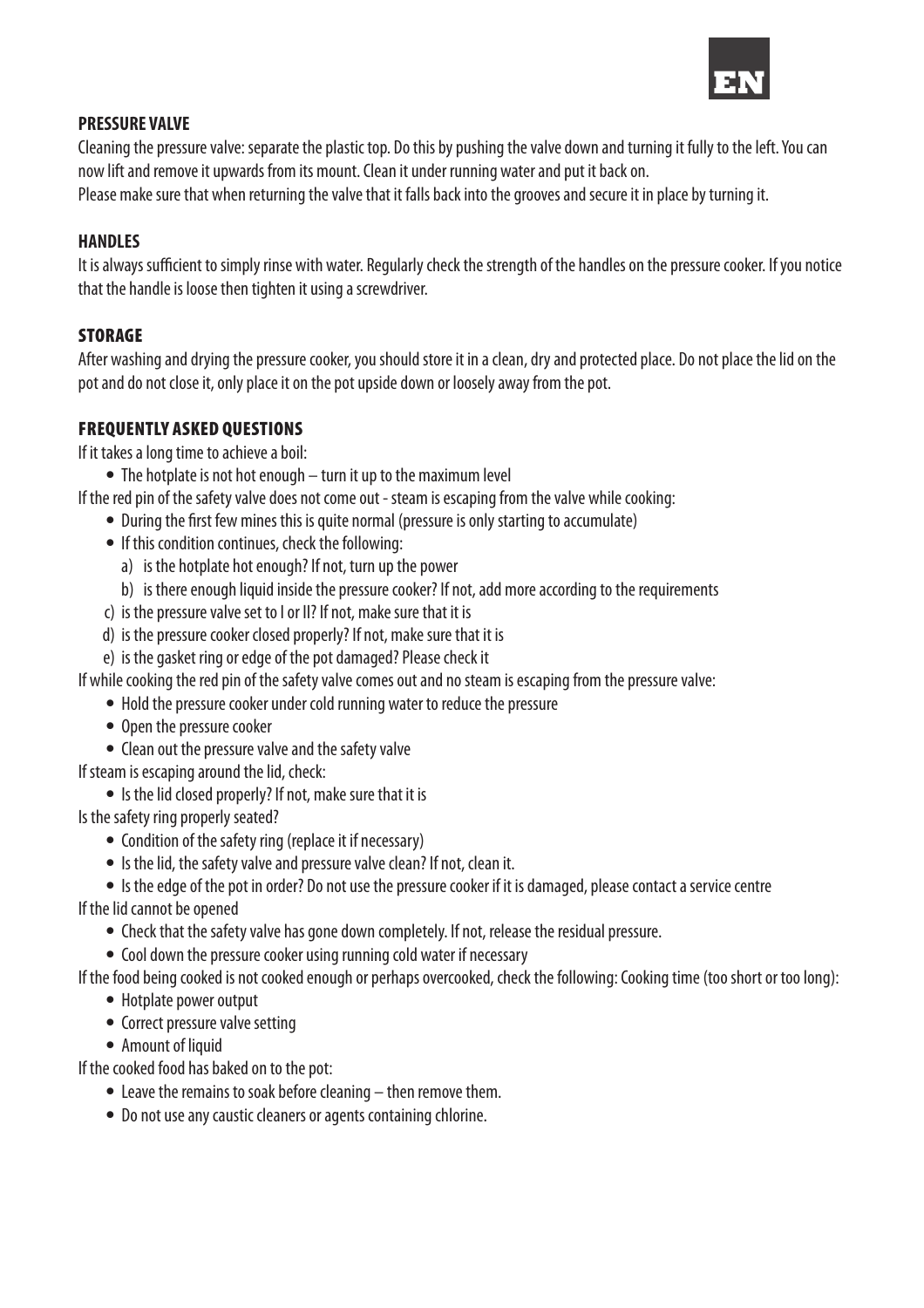

# **COOKING TIME TABLE**

Cooking time is affected by many factors. Use the information provided below as a guide, but the actual cooking time may differ depending on your pressure cooker, the stove that is used, the amount or quantity of the food.

| <b>TYPE</b>                     | <b>TIME IN Min</b>      | <b>PRESSURE LEVEL</b> |  |  |
|---------------------------------|-------------------------|-----------------------|--|--|
|                                 | Legumes - pre-soaked    |                       |  |  |
|                                 |                         |                       |  |  |
|                                 |                         |                       |  |  |
|                                 |                         |                       |  |  |
| <b>Cooked/stewed vegetables</b> |                         |                       |  |  |
|                                 |                         |                       |  |  |
|                                 |                         |                       |  |  |
|                                 |                         |                       |  |  |
|                                 |                         |                       |  |  |
|                                 |                         |                       |  |  |
|                                 |                         |                       |  |  |
|                                 |                         |                       |  |  |
|                                 |                         |                       |  |  |
|                                 |                         |                       |  |  |
|                                 |                         |                       |  |  |
|                                 |                         |                       |  |  |
|                                 |                         |                       |  |  |
|                                 |                         |                       |  |  |
|                                 |                         |                       |  |  |
|                                 |                         |                       |  |  |
|                                 |                         |                       |  |  |
|                                 |                         |                       |  |  |
|                                 |                         |                       |  |  |
|                                 |                         |                       |  |  |
|                                 |                         |                       |  |  |
|                                 |                         |                       |  |  |
|                                 |                         |                       |  |  |
|                                 |                         |                       |  |  |
|                                 |                         |                       |  |  |
|                                 |                         |                       |  |  |
|                                 |                         |                       |  |  |
|                                 |                         |                       |  |  |
|                                 |                         |                       |  |  |
|                                 |                         |                       |  |  |
|                                 |                         |                       |  |  |
|                                 |                         |                       |  |  |
|                                 | <b>Pasta</b>            |                       |  |  |
|                                 |                         |                       |  |  |
|                                 |                         |                       |  |  |
|                                 | <b>Meat and poultry</b> |                       |  |  |
|                                 |                         |                       |  |  |
|                                 |                         |                       |  |  |
|                                 |                         |                       |  |  |
|                                 |                         |                       |  |  |
|                                 |                         |                       |  |  |
|                                 |                         |                       |  |  |
|                                 |                         |                       |  |  |
| <b>Fish and seafood</b>         |                         |                       |  |  |
|                                 |                         |                       |  |  |
|                                 |                         |                       |  |  |
|                                 |                         |                       |  |  |
|                                 |                         |                       |  |  |
|                                 |                         |                       |  |  |
|                                 |                         |                       |  |  |